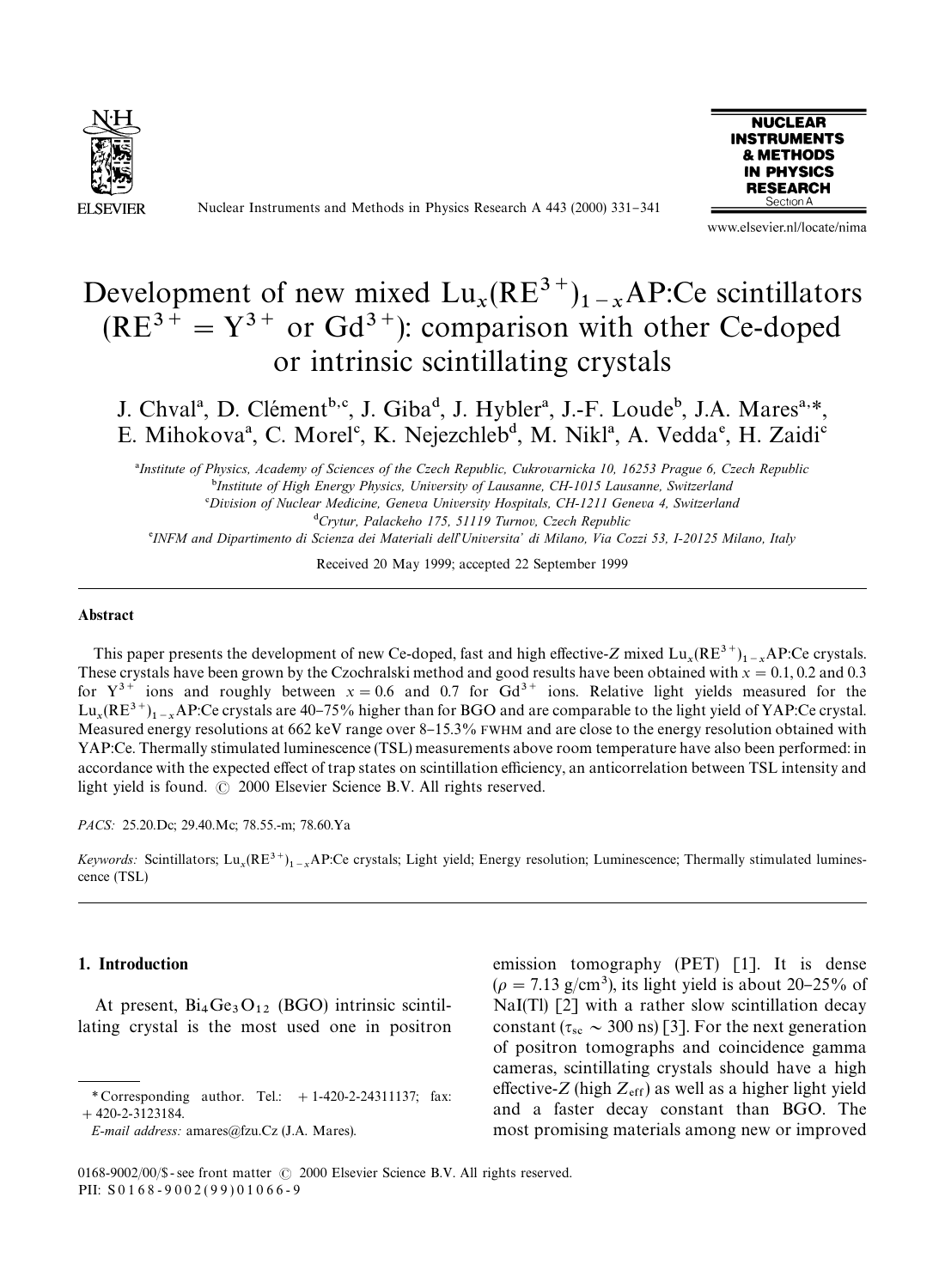scintillating crystals appear to be Ce-doped crystals such as LSO:Ce, GSO:Ce, as well as Ce-doped orthoaluminate crystals like YAP:Ce and LuAP:Ce [4-15]. YAP:Ce [6], LSO:Ce [5,12] and GSO:Ce crystal of good quality  $[11]$  are grown with efficient scintillation properties. On the other hand, growth of large, good quality pure LuAP:Ce crystal has never been reported until now  $[7-10]$ . Moreover, a reabsorption process seems to influence its scintillation parameters [7].

At present, LuAP:Ce is a promising scintillation crystal. However, no reliable growth production processes have been demonstrated yet. Today, the Bridgeman method gives better results for growing LuAP:Ce as compared with the Czochralski method. LuAP:Ce samples of  $5 \times 5 \times 50$  mm<sup>3</sup> were prepared using the Bridgeman method [8] whereas only very few and small crystal samples could be obtained using the Czochralski method [9,10]. Scintillation properties of LuAP:Ce can vary substantially between different crystals  $[7,10]$ , and other lutetium phases, especially the garnet phase, can arise in the samples. Growth of LuAP:Ce appears to be extremely delicate since it is very difficult to stabilize the lutetium orthoaluminate phase. A possible way to overcome this problem is to grow mixed orthoaluminate crystals, especially using yttrium or gadolinium [13].

The aim of this study was to develop new, fast and high  $Z_{\text{eff}}$  Ce<sup>3+</sup>-doped mixed orthoaluminate  $Lu_x(RE^{3+})_{1-x}AP$ :Ce crystal scintillators (chemical  $x({\rm RE}^{3})_{1-x}$ formula  $Lu_x(RE^{3+})_{1-x}AlO_3$ :Ce) for  $RE^{3+} = Y^{3+}$ or Gd<sup>3+</sup> ions with higher Ce content ( $\approx 0.3$  at%) than in crystals previously studied  $[13]$ . The results of detailed investigations of the crystal composition, absorption, scintillation, luminescence and

thermally stimulated luminescence (TSL) are described. These studies were carried out at room temperature and TSL measurements were also obtained at higher temperatures. A comparison with the properties of other  $Ce^{3}$ <sup>+</sup>-doped and intrinsic scintillating crystals is given.

# 2. Growth and composition of crystals

Orthoaluminate  $\text{Lu}_x(\text{RE}^{3+})_{1-x}$  AP:Ce mixed crystals (RE<sup>3+</sup> =  $Y^{3+}$  or Gd<sup>3+</sup> ions) were grown by the company Crytur (Palackeho 175, Turnov, Czech Republic) using the Czochralski method. The crystals were prepared from almost stoichiometric mixtures of raw and doping materials (oxides of lutetium, yttrium, gadolinium, aluminium and cerium of 3N and 4N purity). These mixtures were heated in a furnace up to  $1950^{\circ}$ C where liquid phase appeared. By cooling down the mixtures, solidification starts slightly below  $1950^{\circ}$ C. Melting points of individual crystals have not been measured. Nevertheless, we estimate that the melting points of mixed crystals are around 1880 $\degree$ C and 1950 $\degree$ C, according to the melting points reported in Ref.  $[4]$  for YAP:Ce (1875 $^{\circ}$ C) and in Ref. [8] for LuAP:Ce  $(1960^{\circ}C)$ . Large crystals (roughly 6 cm long and between 1.5 and 2 cm in diameter) of good quality were grown for  $Lu_xY_{1-x}$ diameter) of good quality were grown for  $Lu_x Y_{1-x}$ <br>AP:Ce with  $x = 0.1, 0.2$  and 0.3. These crystals were almost free of extended defects and moreover no garnet phase appeared. Growth of the mixed  $Lu_{x}Gd_{1-x}AP:Ce$  crystals was more difficult and acceptable results were obtained for *x* ranging between 0.6 and 0.7. The reproducibility of crystal

Table 1

Compositions and Ce concentrations of the newly developed mixed  $\text{Lu}_x\text{Y}_{1-x}$ AP:Ce and  $\text{Lu}_x\text{Gd}_{1-x}$ AP:Ce crystals (accuracy of measurements is  $\pm$  4%)

| Crystal                         | Ce $(at\%)$ | Lu $(at\%)$ | Y $(at\%)$ | Gd $(at\%)$ | Al $(at\%)$ | $O (at\%)$ |
|---------------------------------|-------------|-------------|------------|-------------|-------------|------------|
| $Lu_{0,1}Y_{0,9}AP:Ce$          | 0.15        | 2.014       | 17.86      |             | 19.99       | 59.98      |
| $Lu_0$ , $Y_0$ , $AP:Ce$        | 0.124       | 2.96        | 14.08      | __          | 18.13       | 64.62      |
| $Lu_0$ , $Y_0$ , $\Delta P$ :Ce | 0.19        | 5.51        | 14.24      | 0.041       | 20.07       | 59.98      |
| $Lu_{0.6}Gd_{0.4}AP:Ce$         | 0.27        | 10.43       |            | 8.56        | 22.39       | 58.30      |
| $Lu_{0.65}Gd_{0.35}AP:Ce$       | 0.13        | 12.82       |            | 6.37        | 21.77       | 59.30      |
| $Lu_0$ , $Gd_0$ , $AP:Ce$       | 0.17        | 14.68       |            | 6.10        | 22.60       | 56.58      |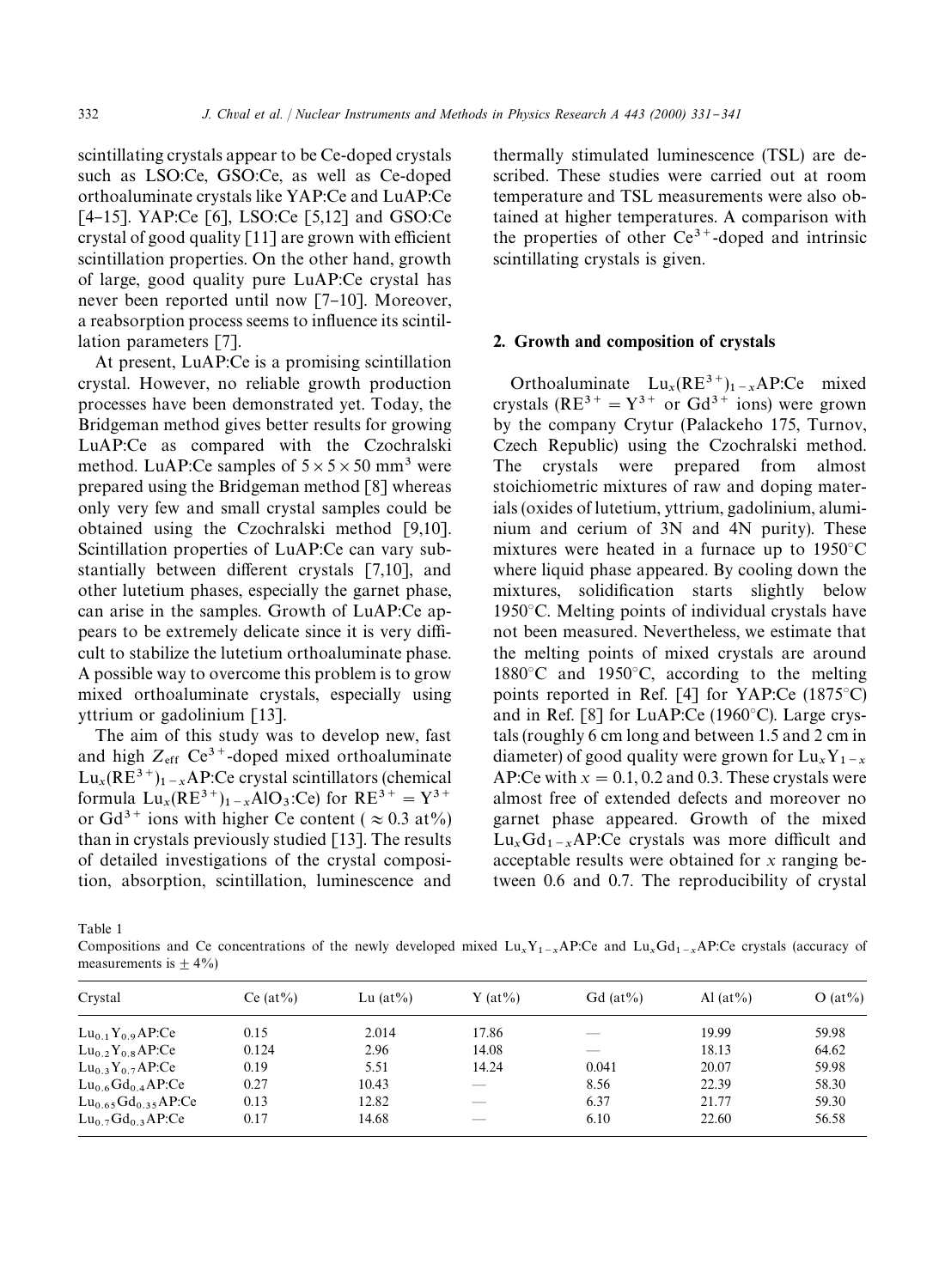Table 2

Lattice parameters of  $YAIO<sub>3</sub>$  (according to Ref. [14]),  $\text{Lu}_x\text{Y}_{1-x}\text{AP:Ce, } \text{Lu}_x\text{Gd}_{1-x}\text{AP:Ce and } \text{LuAlO}_3 \text{ crystals (space)}$ group is Pbnm). The  $LuAlO<sub>3</sub>:Ce$  crystal was originally described in Ref. [9]

| Lattice parameters        | a        | h        | C        |
|---------------------------|----------|----------|----------|
| YAIO <sub>3</sub>         | 5.180(2) | 5.330(2) | 7.375(2) |
| $Lu_{0,1}Y_{0,9}AP:Ce$    | 5.18(2)  | 5.33(1)  | 7.36(4)  |
| $Lu_0$ , $Y_0$ , $AP:Ce$  | 5.17(1)  | 5.33(1)  | 7.36(1)  |
| $Lu_0$ , $Y_0$ , $AP:Ce$  | 5.13(2)  | 5.33(1)  | 7.31(5)  |
| $Lu_{0.65}Gd_{0.35}AP:Ce$ | 5.17(2)  | 5.33(2)  | 7.37(3)  |
| LuAlO <sub>3</sub> :Ce    | 5.11(2)  | 5.33(1)  | 7.33(3)  |

growth (number of well-grown crystal to total number of growth experiments) for these crystals was about 0.3. Crystals have polycrystalline character with bubbles, precipitates and other mechanical distortions (cracks) and garnet phase arose on their surfaces. Attempts to grow pure LuAP:Ce crystal were unsuccessful and only garnet phase appeared.

The composition and Ce content of mixed orthoaluminate crystals were evaluated by electron beam excited X-ray analysis using JEOL Superprobe JXA733 electron microscope (JEOL Ltd. 1418 Nakagami, Tokyo 196, Japan). Results are presented in Table 1. Generally,  $Lu_x(RE^{3+})$ presented in Table 1. Generally,  $\text{Lu}_x(\text{KE}^{\circ})_{1-x}$ <br>AP:Ce crystals contained between 0.1 and 0.3 at% of Ce. These values are comparable to values usually obtained with well-developed YAP:Ce crystal [6,13,14].

Lattice parameters of some of the mixed  $\text{Lu}_x(\text{RE}^{3+})_{1-x}$ AP:Ce orthoaluminate crystals were determined from precession photographs, recorded using Nb-filtered Mo  $K_{\alpha}$  radiation. These parameters for mixed crystals, YAP:Ce [14] and  $LuAlO<sub>3</sub>:Ce$  are presented in Table 2.

#### 3. Measurements

# *3.1. Sample preparation*

Samples for luminescence and scintillation measurements were directly prepared from the Czochralski-grown crystals.  $Lu_xGd_{1-x}AP:Ce$  samples were cut out from the most regular parts of the

bowles. Some of these crystals were annealed in reducing atmosphere (Ar and a small flow of  $H_2$ ) at  $1200^{\circ}$ C for 20 h in order to improve their properties, e.g. to get an increase of  $Ce^{3+}$  with respect to  $Ce^{4+}$  ions and a decrease of the number of colour centres [16]. Parallelepipeds of  $7 \times 7 \times 2$  mm<sup>3</sup> with front and rear faces plus one side face polished were used for luminescence measurements. Special thin samples of  $\sim 0.3-0.4$  mm thickness with polished front and rear faces were prepared for absorption spectra measurements. For scintillation measurements, 10 mm long cylinders with 8 mm diameter with polished faces were used. For comparison, BGO and two other well-developed Ce-doped crystals (YAP:Ce and GSO:Ce) were also measured. For TSL measurements, plates of  $10 \times 10 \times 1$  mm<sup>3</sup> were cut and polished.

## *3.2. Absorption and luminescence measurements*

Absorption spectra were measured from 190 to 400 nm using a Shimadzu UV-3101 PC absorption spectrophotometer (Shimadzu Corp., 3, Kanda-Nishikicho 1-chome, Tokyo 101, Japan). Luminescence measurements (emission and excitation spectra and decay kinetics) were carried out in the visible and near-UV range from 200 to 700 nm using a UV and visible spectrofluorometer Edinburgh Instruments 199S (Edinburgh Instruments Ltd., Riccarton, Currie, Edinburgh EH144AP, UK) [13]. Luminescence decay curves were measured in the time range up to a few ls with a time resolution of about 0.6 ns using the single photon counting method. Scintillation decay curves were observed under 511 keV photon excitation using a  $^{22}$ Na radioactive source.

# *3.3. Measurements of energy resolutions and relative light yields*

Measurements of energy resolutions and relative light yields were carried out using a <sup>137</sup>Cs radioactive source. Crystals were wrapped in 5–6 layers of  $Teflon^{TM}$  and were directly coupled to the photocathode of a Philips 2020Q photomultiplier (PMT) using a silicon oil. The  $137Cs$  source was not collimated and was placed about 1 cm away from the entrance face of the crystal.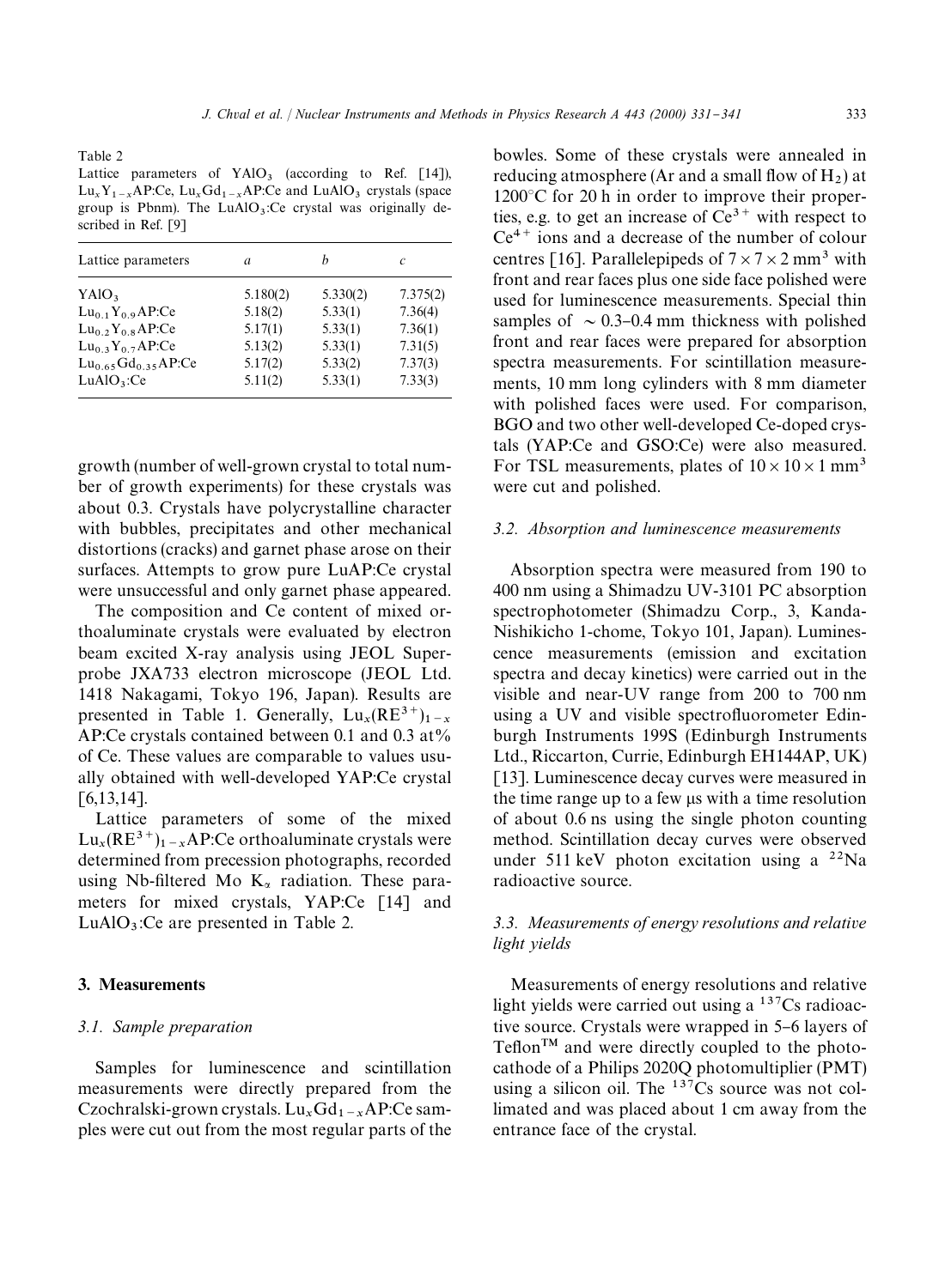A discriminator threshold set on the PMT pulse height was used to trigger events by gating simultaneously one LRS 2249sg and three LRS 2249W charge ADCs. Time gates were adjusted to integrate the collected charge over 100, 200, 500, 1000 and 2000 ns. The LRS 2249 sg was gated using 100 and 200 ns strobe signals, and the three LRS  $2249W$  were gated using 500 ns, 1 and 2 µs signals, respectively. With the long gate durations (1 or  $2 \mu s$ ), the so-called "prompt" light yield was measured [15]. All measured crystals have a principal scintillation decay constant lower than 300 ns with eventual small contributions from other slow components. With shorter time gates (between 100 and  $500$  ns), the so-called "fast" light yield of crystals was measured. Due to their fast scintillation decay constants (about 30 ns) [4,6,16,17], the prompt and fast light yields are similar for YAP:Ce and  $Lu_x Y_1 - xAP:Ce.$ 

 Pulse tail signals shorter than 100 ns with increasing amplitudes were used to determine the gains of the five ADC channels. ADC gains after subtraction of the pedestals were then used to normalize the pulse height spectra to the energy spectrum obtained with a  $2 \mu s$  charge integration time gate.

# *3.4. Thermally stimulated luminescence* (*TSL*) *measurements*

TSL measurements were carried out after X-ray irradiation using a Machlett OEG 50 (tungsten target) X-ray tube operated at 30 kV from room temperature (RT) up to  $300^{\circ}$ C with a linear heating rate of  $1^{\circ}$ C/s. The TSL signal was detected in photon counting mode by using an EMI 9635 QB photomultiplier. Wavelength-resolved measurements were also performed by a home-made TSL spectrometer featuring a double stage microchannel plate followed by a diode array.

# 4. Results

#### *4.1. Absorption spectra*

Absorption spectra of  $Lu_{0.3}Y_{0.7}AP$ :Ce and  $Lu_{0.65}Gd_{0.35}AP$ : Ce crystals are presented in Fig. 1.



Fig. 1. Absorption spectra of the  $Lu_{0,3}Y_{0,7}AP:Ce$  and  $Lu_{0.65}Gd_{0.35}AP$ :Ce crystals measured at RT (sample thickness was 0.35 and 0.39 mm, respectively). In the right top (inset) the long-wavelength tail of the main  $Ce^{3+}$  absorption band is displayed.

No significant differences were observed by varying the composition of the crystals. These spectra consist of broad  $Ce^{3+}$  bands peaking at about 219 and 235 nm followed by a very strong absorption extending from 260 to 320 nm  $(4f<sup>1</sup> \rightarrow 5d<sup>0</sup>$  transitions); moreover,  $\text{Lu}_x\text{Gd}_{1-x}\text{AP:Ce}$  crystals also display narrow  $Gd^{3+}$  lines within the range 195-210 nm. To avoid saturation in the absorption measurements due to strong  $Ce^{3+}$ -related absorption bands, sample thickness below 0.1 mm would be necessary, but the preparation of such samples is difficult and it was unsuccessful. For the  $Lu_{0.3}Y_{0.7}AP$ :Ce crystal, intrinsic Ce<sup>3+</sup> absorption coefficient ranges from 0.1 to 5 cm<sup> $-1$ </sup> in the long wavelength tail of the main  $Ce^{3+}$  absorption band in the range 350 to  $\sim$  330 nm (see inset of Fig. 1). Background absorption due to scattering in the samples is around  $\sim$  7 cm<sup>-1</sup>. Emission and excitation spectra overlap in this region, especially for the YAP:Ce and  $Lu_xY_{1-x}AP$ :Ce crystals (see Figs. 2 and 3). Besides broad  $Ce^{3+}$  absorption bands and narrow absorption  $Gd^{3+}$  lines, other absorption bands are probably present below 250 nm. These bands are probably connected with some unknown impurities, intrinsic centres and the enhanced light scattering at the sample surfaces cannot be excluded, even if the amplitude of the latter effect does not essentially contribute even at the shortest wavelengths around 200 nm.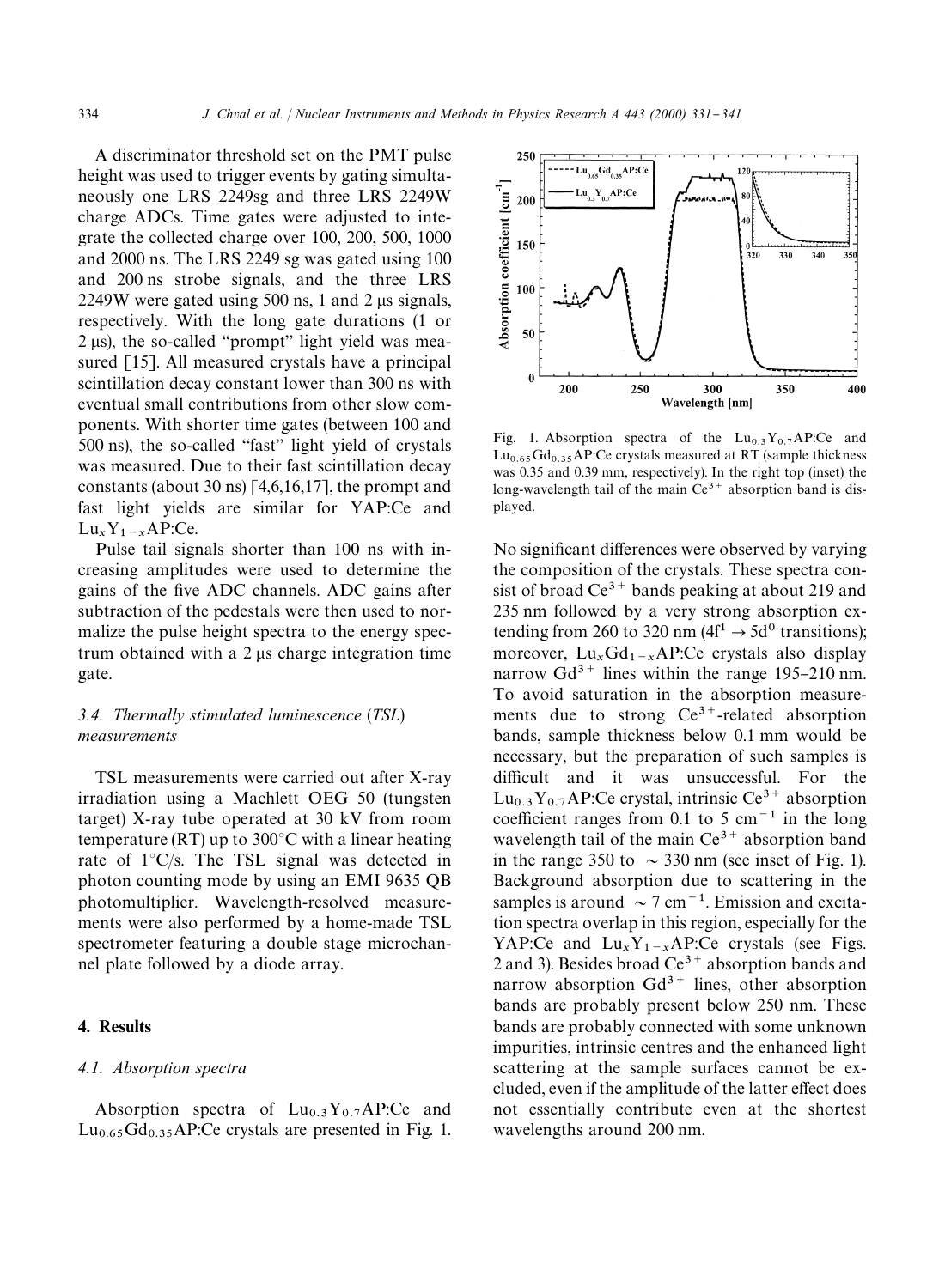

Fig. 2. Emission and excitation spectra of the  $Lu_{0,3}Y_{0,7}AP:Ce$ crystal measured at RT under excitation  $\lambda_{\text{ex}} = 300$  nm (emission spectrum) and at  $\lambda_{em} = 360$  nm (excitation spectrum).



Fig. 3. Emission and excitation spectra of the  $Lu_{0.1}Y_{0.9}AP:Ce$ crystal measured at RT in the edge of the crystal (solid lines) and in the centre of the crystal (dashed lines). Emission spectra were excited by  $\lambda_{\text{ex}} = 300 \text{ nm}$  and excitation spectra were measured at  $\lambda_{\rm em} = 375$  nm.

#### *4.2. Luminescence spectra and decays*

For both  $Lu_xY_1-xAP$ :Ce and  $Lu_xGd_1-xAP$ :Ce, luminescence measurements showed almost the  $Ce^{3+}$  emission band, with only small variations of the excitation spectra (see Fig. 2 and Ref. [18]). This was valid only for good-quality samples cut from well-grown parts of the crystals. Larger differences between  $Ce^{3+}$  emission and excitation spectra appeared when crystal parts with a higher concentration of extended defects were also considered. Fig. 3 presents the spectra measured on different parts

of the  $Lu_{0.1}Y_{0.9}AP$ :Ce sample along its diameter. New Ce<sup>3+</sup> emission band peaking at  $\lambda_p \sim 350$  nm (see Fig. 3) is probably due to other  $Ce^{3+}$  ion positions in the crystal. The non-equivalent positions in crystals arise probably close to the defects presented in these parts of crystals (different distribution of  $Ce^{3+}$  ions, defects such as grain boundaries, facets, precipitates, etc.). Around these defects  $Ce^{3+}$  non-equivalent centres can be affected by the changed local crystal field, which may result in different positions and splitting of  $Ce^{3+}$  5d energy levels.

The observed broad emission and excitation bands are due to the Ce<sup>3+</sup> 5d<sup>1</sup>  $\rightarrow$  4f<sup>0</sup> and 4f<sup>1</sup>  $\rightarrow$  5d<sup>0</sup> allowed electric dipole-dipole transitions, respectively. Luminescence decays of every crystal are characterized by the presence of a fast decay component with  $\tau_f \approx 15{\text -}20$  ns. However, decays of the  $Lu_{x}Gd_{1-x}AP:Ce$  crystals also displayed signifi cant contribution of the slow components  $(\tau_{\rm sl} \approx 70{\text -}150 \,\text{ns})$ . It was observed that the contribution of these slow components decreases by increasing the Ce content  $[18-20]$ . Moreover, every crystal including YAP:Ce showed other much slow decay components with decay constants ranging from 1 to 4  $\mu$ s [4,19,20]. The intensities of slow decay components are higher for the  $\text{Lu}_x\text{Gd}_{1-x}\text{AP:Ce crystals}$  than for the other crystals [18].

#### *4.3. Energy resolutions and relative light yields*

Gamma-ray spectra of a  $137Cs$  source obtained with the  $Lu_x(RE^{3+})_{1-x}AP$ :Ce crystals using this source were measured to determine their energy resolutions and light yield relative to BGO. The  $662$  keV total energy peak was fitted by a Gaussian curve plus a linear background using the function

$$
f(x) = P_1 e^{-(1/2)((x - P_2)/P_3)^2} + P_4 + xP_5 \tag{1}
$$

where  $P_1$ ,  $P_2$ ,  $P_3$ ,  $P_4$ , and  $P_5$  are the parameters of the fit. Energy spectra measured using a 500 ns charge integration time gate are shown in Figs. 4, 5 and 7 for YAP:Ce,  $Lu_{0.3}Y_{0.7}AP$ :Ce and  $Lu_{0.65}Gd_{0.35}AP:Ce$  crystals, respectively. Fig. 6 shows the spectra obtained for the  $Lu_{0,3}Y_{0,7}AP$ :Ce crystal using a 2 µs charge integration time gate. The parameters of the fits, their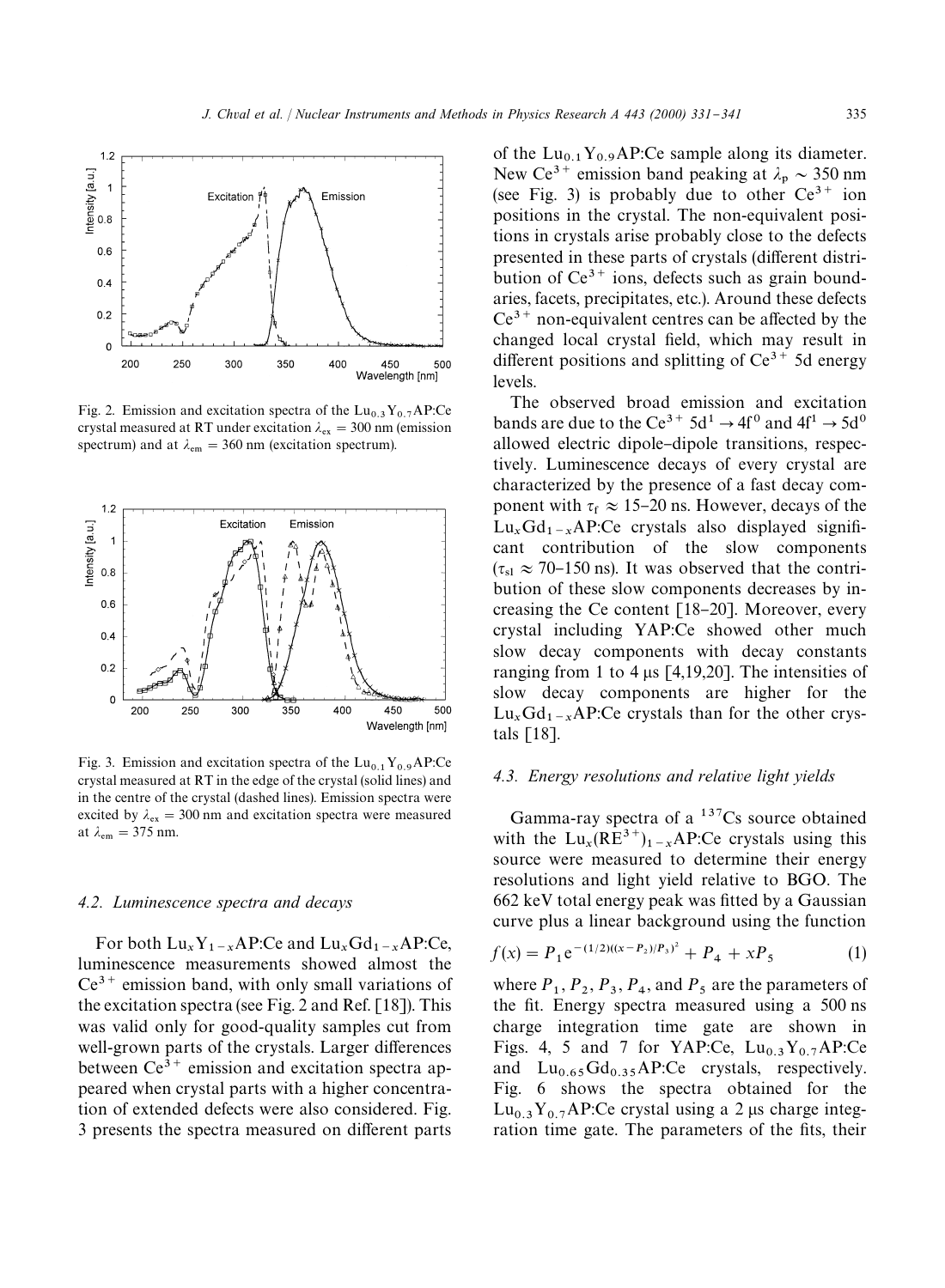

Fig. 4. Gamma-ray spectrum of a  $137Cs$  source measured with the YAP:Ce crystal using a charge integration duration of 500 ns (inset – fitting parameters and errors).







Fig. 6. Gamma-ray spectrum of a <sup>137</sup>Cs source measured with the Lu<sub>0.3</sub>Y<sub>0.7</sub>AP:Ce crystal using a charge integration duration of 2 us (inset  $-$  fitting parameters and errors).

errors, as well as the Chi-square values of the fits are given together with the spectra. Fairly good fits according to Eq. (1) were obtained for the  $Lu_{0.65}Gd_{0.35}AP:Ce$  crystal, for the BGO and GSO:Ce crystals, but not for the YAP:Ce and mixed  $\text{Lu}_x \text{Y}_{1-x} \text{AP:Ce crystals}$ . This may be due to non-negligible self-absorption processes, probably in the near-UV range around 310-340 nm where  $Ce^{3+}$  absorption (excitation) and emission spectra overlap.

Following this hypothesis, we used a simple model to include a linear optical self-absorption coefficient  $\mu_{sa}$  in the fit of the spectra obtained for orthorhombic crystals containing  $Y^{3+}$  ions. The number of detected gamma photons  $N_{\gamma}$  was parametrized as a function of the depth-of-interaction *y* along the crystal:

$$
N_{\gamma}(y) \propto \frac{e^{-\mu_{\text{tot}}y}}{(D-L+y)} = R_{\gamma}
$$
 (2)

where *y*, *D*, *L*,  $\mu_{\text{tot}}$  are the distance from the entrance face of the crystal, the distance between the <sup>137</sup>Cs source and the photocathode of the PMT,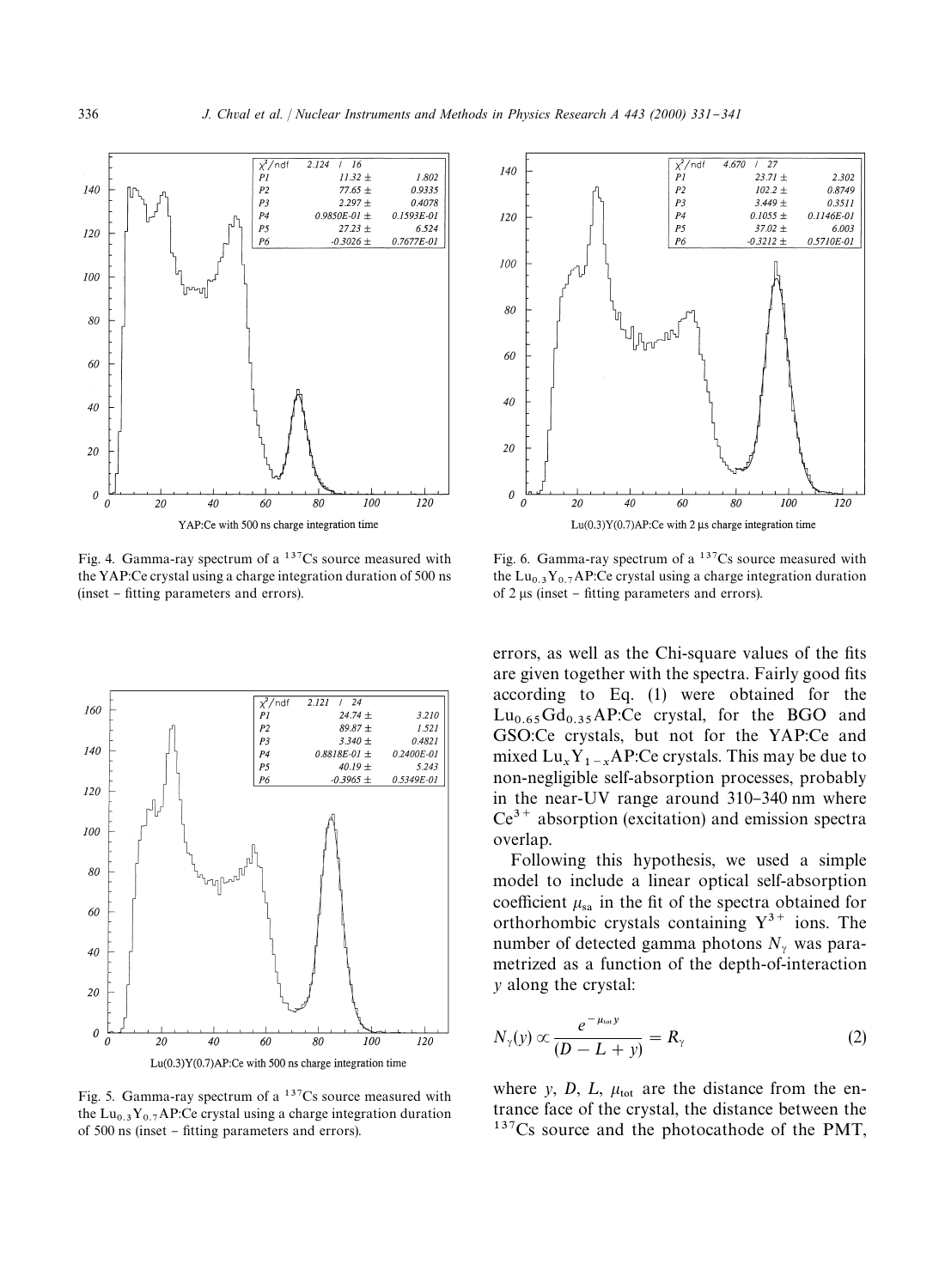the length of the crystal, and the total linear attenuation coefficient for 662 keV gamma rays, respectively. The number of scintillation photons  $N_{hv}$  arriving at the photocathode is then proportional to

$$
N_{hv} \propto e^{-\mu_{sa}(L-y)}.\tag{3}
$$

Under these assumptions, the fits of the spectra were obtained using the sum of the contributions of the detected gamma rays within equally spaced transaxial slices of the crystal cylinders. For each slice lying at a depth *y* from the entrance face of the crystal, the contribution of the detected gamma rays was parametrized using the following equation:

$$
f_{y}(x) = P_1 R_{\gamma} e^{-(1/2)((x - P_2 R_{hv})/P_3 \sqrt{R_{hv}})} + P_5 + x P_6
$$
 (4)

with

$$
R_{hv} = e^{-P_4(L-y)} \tag{5}
$$

where  $P_4$  is the parameter which estimates  $\mu_{sa}$  in  $\text{cm}^{-1}$ . For each crystal,  $\mu_{\text{tot}}$  was calculated at 662 keV using the GEANT parametrizations of photon cross-sections [21].

This model gave acceptable fits for orthorhombic crystals containing  $Y^{3+}$  ions (Figs. 4-7). Significant variations of  $10-15\%$  compared to the fit given by Eq. (1) occurred for the parameter  $P_2$  which reflects the intrinsic light yield of the crystal. The linear optical self-absorption coefficient for the YAP:Ce and  $\text{Lu}_x \text{Y}_{1-x} \text{AP:Ce crystals varied between } 0.1$ and  $0.15 \text{ cm}^{-1}$  with a statistical accuracy of about  $15%$  and was reproducible using different charge integration time gates for a given crystal. From Fig. 1 the evaluated intrinsic  $Ce^{3+}$  absorption coefficient of the mixed  $Lu_{0.3}Y_{0.7}AP:\stackrel{\frown}{C}e$  crystal is between 5 and  $0.1 \text{ cm}^{-1}$  in the spectral range 330-350 nm.

However, these values hold for monochromatic radiation. Considering that the overlap of  $Ce^{3+}$ emission and excitation bands represents roughly  $5\%$  of their total widths, the effective linear self-absorption coefficient should be around  $0.25$ – $0.005$  cm<sup>-1</sup>. It is in fair agreement with the estimated values of the linear self-absorption coefficients for YAP:Ce and  $\text{Lu}_x \text{Y}_{1-x}$ AP:Ce crystals using the above-described fitting procedure.



Fig. 7. Gamma-ray spectrum of a  $137Cs$  source measured with the Lu<sub>0.65</sub>Gd<sub>0.35</sub>AP:Ce crystal using a charge integration duration of 500 ns (inset – fitting parameters and errors).

Light yields were determined relative to the light yield of BGO crystal. A correction factor taking into account the quantum efficiency of the photocathode was calculated over the whole range of the emission spectrum of each crystal. As a result of these calculations, assuming that the charges were entirely collected using a charge integration time gate of 2  $\mu$ s, the Lu<sub>0.3</sub>Y<sub>0.7</sub>AP:Ce crystal produces about 1.8 times more light than BGO with more than 80% of its emission response contained within the first 200 ns. Results of energy resolution and relative light yield measurements are summarized in Table 3.

Among all measured  $\text{Lu}_x \text{Y}_{1-x} \text{AP:Ce crystals},$ the best one was  $\text{Lu}_{0.3}\text{Y}_{0.7}\text{AP:Ce}$  whose light yield exceeded that of the YAP:Ce crystal. However, its energy resolution was not better than 8% FWHM compared to 6.8% FWHM obtained for YAP:Ce (see Table 3). This difference might be either due to more self-absorption of the scintillation light which was not taken into account by our crude fitting model or, more probably, to some unknown non-linear emission processes occurring in the crystal. Indeed, light yield and energy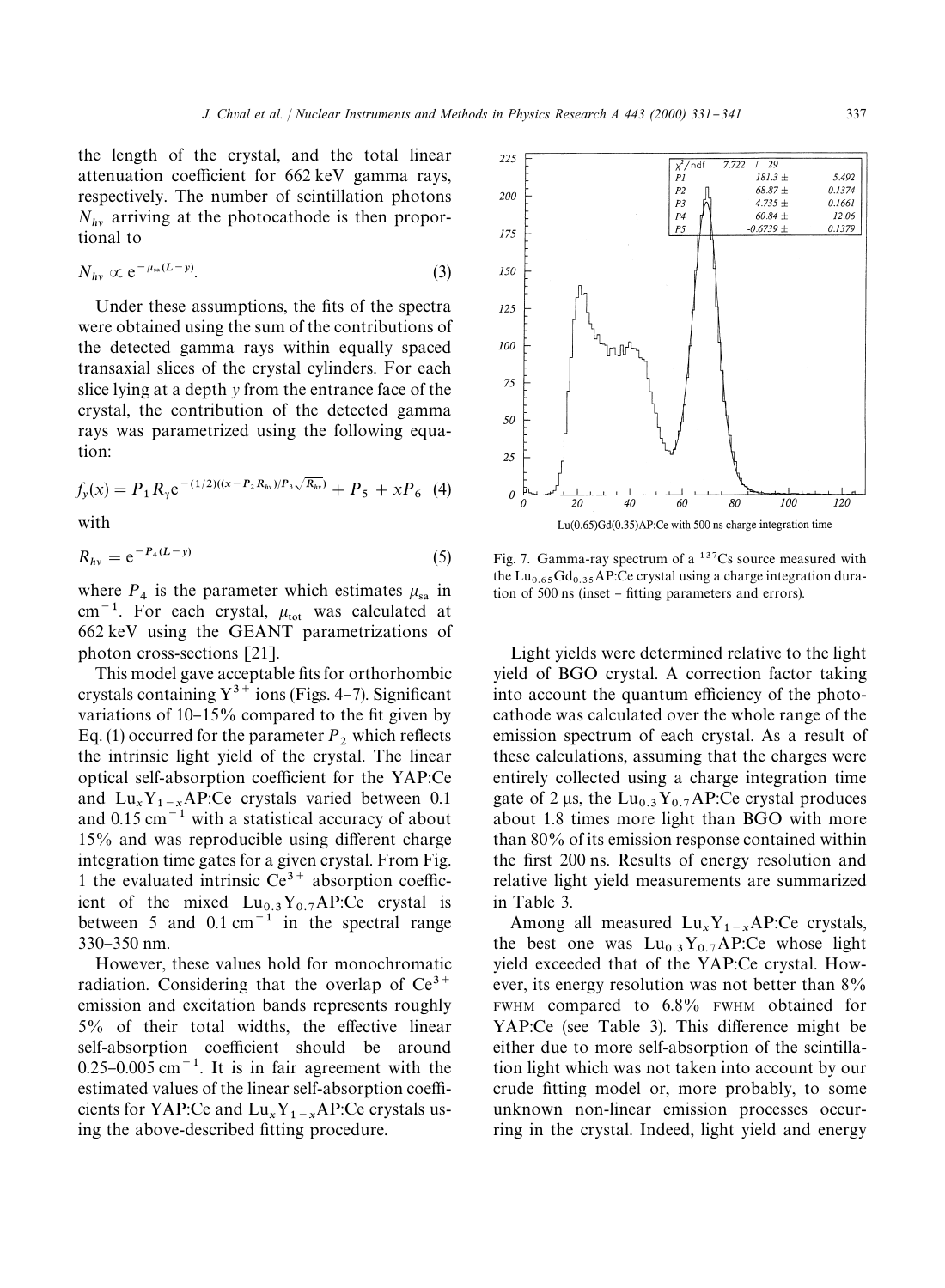| ucterningu using a charge integration utration or 2 µs. Katios between ngin vicius estimated using respectively 100, 200, 900 and<br>1000 ns charge integration durations and 2 $\mu$ s (x ns/2 $\mu$ s) are also given |                       |                                              |                               |                                  |                               |                                   |  |
|-------------------------------------------------------------------------------------------------------------------------------------------------------------------------------------------------------------------------|-----------------------|----------------------------------------------|-------------------------------|----------------------------------|-------------------------------|-----------------------------------|--|
| $\Delta E/E$ (2 µs)                                                                                                                                                                                                     | $\Delta E/E$ (100 ns) | Relative light<br>vield<br>$(2 \mu s)$ gate) | $100 \text{ ns}/2 \text{ µs}$ | $200 \text{ ns}/2 \text{ \mu s}$ | $500 \text{ ns}/2 \text{ µs}$ | $1000 \text{ ns}/2 \text{ \mu s}$ |  |
| $16.0\%$                                                                                                                                                                                                                | $33.0\%$              | 100                                          | $21.4\%$                      | $41.5\%$                         | 77.4%                         | 94.4%                             |  |
| $11.5\%$                                                                                                                                                                                                                | $13.9\%$              | 121                                          | $60.0\%$                      | $87.2\%$                         | $96.0\%$                      | 98.3%                             |  |
| $6.8\%$                                                                                                                                                                                                                 | $6.4\%$               | 136                                          | 89.9%                         | $99.5\%$                         | 98.9%                         | $99.5\%$                          |  |
| $8.5\%$                                                                                                                                                                                                                 | $8.7\%$               | 147                                          | $70.4\%$                      | 81.8%                            | $90.6\%$                      | $96.7\%$                          |  |
| $9.9\%$                                                                                                                                                                                                                 | $9.7\%$               | 119                                          | $65.4\%$                      | 78.3%                            | 88.4%                         | 98.9%                             |  |
| $8.0\%$                                                                                                                                                                                                                 | $9.2\%$               | 178                                          | 66.1%                         | 79.9%                            | 87.9%                         | $95.6\%$                          |  |
| 15.3%                                                                                                                                                                                                                   | 19.3%                 | 137                                          | $48.2\%$                      | $69.4\%$                         | 86.4%                         | 94.4%                             |  |
|                                                                                                                                                                                                                         |                       |                                              |                               |                                  |                               |                                   |  |

Table 3

 $FWHM$  energy resolutions  $(\Delta E/E)$  for 2 us and 100 ns charge integration durations and relative light yields of measured crystals to BGO determined using a charge integration duration of 2 ls. Ratios between light yields estimated using respectively 100, 200, 500 and

resolutions presented in this paper are independent of self-attenuation and therefore represent intrinsic characteristics of the measured crystals near the scintillation emission point rather than effective characteristics at the exit of the crystal with regard to self-absorption. Considering the  $Lu_{0.65}Gd_{0.35}AP:Ce$  crystals, their energy resolution was more than twice the energy resolution measured in YAP:Ce, but with an equivalent light yield and no noticeable self-absorption. This implies that, as for LSO:Ce where energy resolution appears to be lower than what would theoretically allow its light yield, there are some unknown nonlinear processes occurring in the  $Lu_{0.65}Gd_{0.35}AP$ : Ce crystal which degrades significantly its energy resolution.

## *4.4. Thermally stimulated luminescence*

Glow curves of the  $Lu_xY_{1-x}AP:Ce$ , YAP:Ce and  $\text{Lu}_x\text{Gd}_{1-x}\text{AP:Ce crystals in the temperature}$ range  $RT-300^{\circ}C$  are reported in Figs. 8 and 9, respectively. In the first case, several glow peaks are detected and their intensities are strongly dependent upon the composition of the crystals; on the other hand,  $Lu_xGd_{1-x}AP:Ce$  crystals display quite broad and unresolved TSL structures. These measurements were obtained with an X-ray dose of approximately 1 Gy (value evaluated in air). The behaviour of the TSL signal upon X-ray dose was checked for the  $Lu_{0,2}Y_{0,8}AP:Ce$  and  $Lu_{0.65}Gd_{0.35}AP$ :Ce crystals: a linear dependence



Fig. 8. TSL glow curves of  $\text{Lu}_x \text{Y}_{1-x} \text{AP:Ce samples obtained}$ after X-ray irradiation at RT.

was found in the range from 0.01 to 1 Gy. The TSL emission spectra display only one band centred at 360 nm, which can be ascribed to the  $Ce^{3+}$  emission in agreement with the emission spectra.

Table 4 compares scintillation light yields of the crystals with the values of the TSL signal integrated from  $20^{\circ}$ C to  $300^{\circ}$ C (TSL data are normalized with respect to YAP:Ce data). Two other important characteristics of the crystals such as their density  $\rho$  and effective-*Z* ( $Z_{\text{eff}}$ ) are also included in this table.  $Z_{\text{eff}}$  characterizes the "effective atomic number" of the crystal or its X-ray or  $\gamma$ -ray absorption ability. For compounds consisting of three or four elements as the measured crystals  $Z_{\text{eff}}$  can be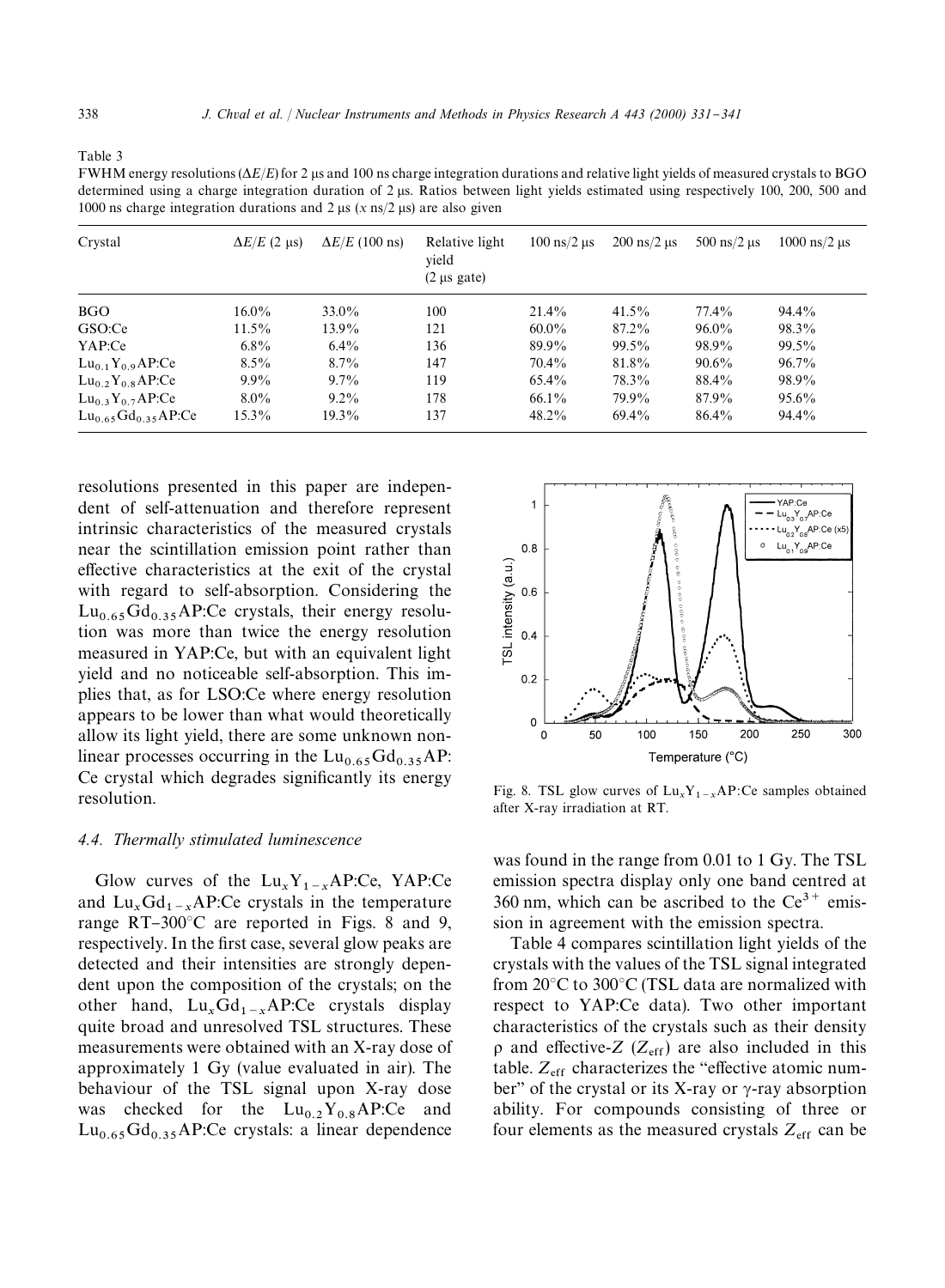evaluated according to a type of interaction mechanism from atomic masses and numbers of the individual elements and their content in the compounds [22]. Linear attenuation coefficients for 662 keV  $\gamma$  photons calculated using the GEANT parametrizations of photon cross-sections for  $\text{Lu}_x(\text{RE}^{3+})_{1-x}$  AP:Ce and YAP:Ce crystals are summarized in Table 5.

## 5. Discussion and conclusion

Mixed  $Lu_x(RE^{3+})_{1-x}AP:Ce$  orthoaluminate crystals represent a transition step from the well-



Fig. 9. TSL glow curves of  $Lu_xGd_{1-x}AP$ :Ce samples obtained after X-ray irradiation at RT.

Table 4

Relative light yields of crystals to BGO, their TSL signals integrated over  $20-300^{\circ}C$  (evaluated dose of X-ray in air: 1 Gy) normalized to YAP:Ce results, densities and effective-*Z* ( $Z_{\text{eff}}$ ) values presented for YAP:Ce and the newly developed  $\text{Lu}_x\text{Y}_{1-x}$ AP:Ce and  $\text{Lu}_x \text{Gd}_{1-x} \text{AP:Ce crystals}$ 

| Crystal                            | Relative light yield<br>$(BGO - 100)$ | Relative TSL<br>$(YAP:Ce-1)$ | 0<br>$(g/cm^3)$ | $Z_{\rm eff}$ <sup>a</sup> |
|------------------------------------|---------------------------------------|------------------------------|-----------------|----------------------------|
|                                    |                                       |                              |                 |                            |
| YAP:Ce                             | 136                                   |                              | 5.36            | 34                         |
| $Lu_{0.1}Y_{0.9}AP:Ce$             | 147                                   | 0.7                          | 5.73            | 43                         |
| $Lu_{0.2}Y_{0.8}AP:Ce$             | 119                                   | 0.1                          | 5.92            | 49                         |
| $Lu_{0.3}Y_{0.7}AP:Ce$             | 178                                   | 0.2                          | 6.19            | 53                         |
| $Lu_{0.6}Gd_{0.4}AP:Ce$            |                                       | 0.8                          | 7.84            | 62                         |
| $Lu_{0.65}Gd_{0.35}AP:Ce$          | 137                                   | 0.6                          | 7.93            | 63                         |
| $Lu_0$ <sub>7</sub> $Gd_0$ 3 AP:Ce | __                                    | $\sim 0.8$                   | 8.0             | 63                         |

 $^a$ Appr. – see Ref. [23].

known fast but less dense YAP:Ce crystal to the fast and very dense, pure LuAP:Ce crystal. The latter is presently still under development. The mixing of Lu with  $Y^{3+}$  or Gd<sup>3+</sup> ions has led to a better stabilization of the Czochralski-grown orthoaluminate phases as compared to the growth of pure LuAP:Ce.

The study of mixed  $\text{Lu}_x(\text{RE}^{3+})_{1-x}\text{AP:Ce}$  orthoaluminate crystals confirmed that: (i) their density is higher than that of YAP:Ce, especially in the case of  $\text{Lu}_x\text{Gd}_{1-x}\text{AP:Ce crystals}$ , (ii) Ce concentration is in the range of about 0.2 at % up to 0.3 at% and is comparable to that obtained in YAP:Ce or GSO:Ce, (iii) light yields exceed that of BGO by more than 40%, and in some cases more than 75%, and are equal or even higher with respect to YAP:Ce and GSO:Ce, and (iv) energy resolution at 662 keV ranges from 8.0% to 15.3% FWHM and this is comparable to that of YAP:Ce and GSO:Ce. Unlike YAP:Ce for which the intensity of a slow component reaches only  $3-6\%$  of its fast component [19], mixed orthoaluminate crystals displayed comparable contribution of the fast ( $\tau_f \approx 15{\text -}30 \text{ ns}}$ ) and slow decay components ( $\tau_{slow} \ge 100$  ns or even more, especially in the case of  $\text{Lu}_x\text{Gd}_{1-x}\text{AP:Ce}$  crystals). Further investigation would be needed to understand the nature of these slow scintillation decay components.

A number of investigations on TSL properties of scintillating Ce-doped crystals have been recently published  $[15,17,23,24]$ . The ratio between "TSL light yield" (defined as the number of photons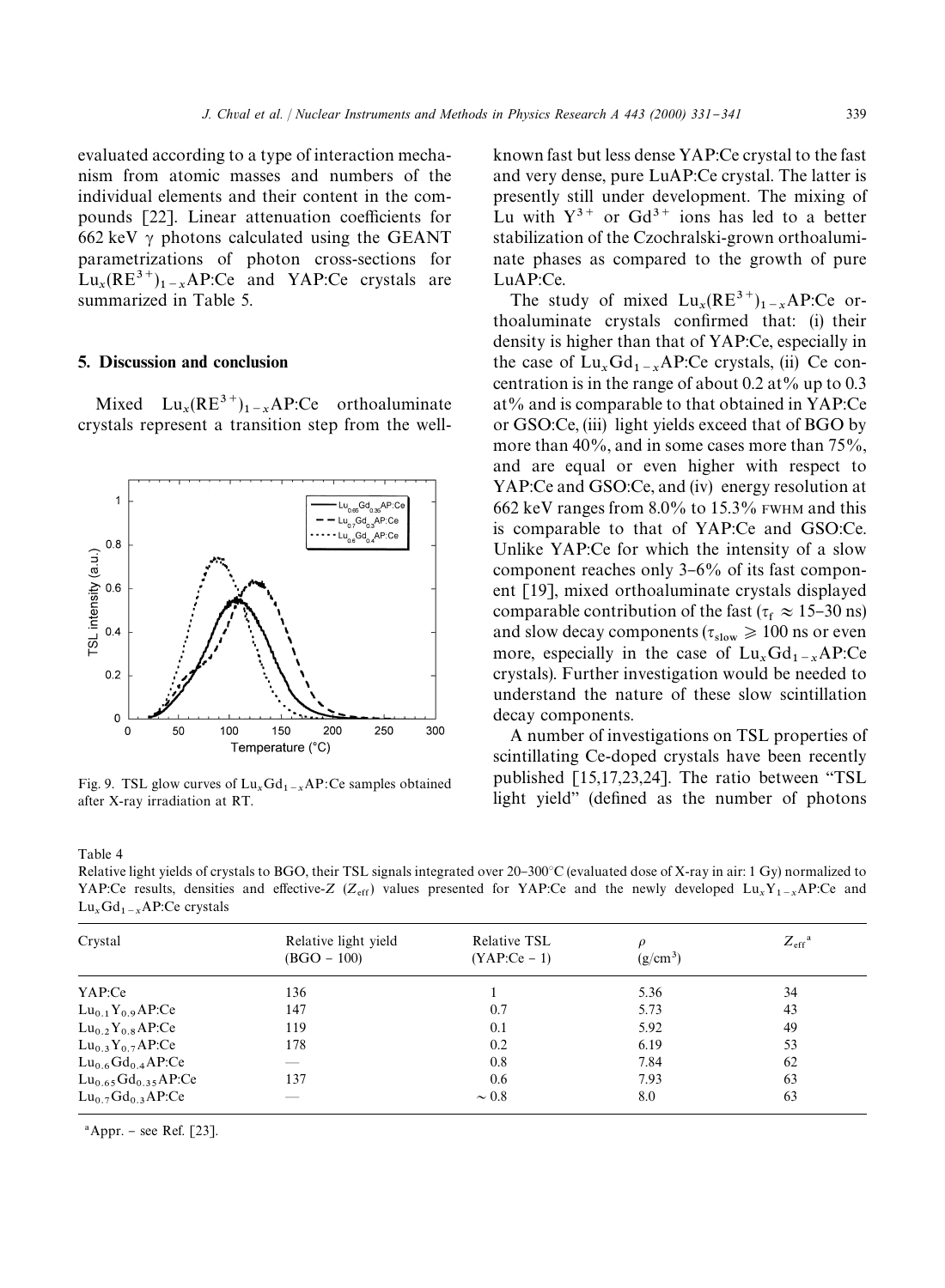Table 5

| Crystal                   | Total $\rm (cm^{-1})$ | Photoelectric $(cm-1)$ | Compton $\text{(cm}^{-1})$ | Rayleigh $\rm (cm^{-1})$ |
|---------------------------|-----------------------|------------------------|----------------------------|--------------------------|
| YAP:Ce                    | 0.40                  | 0.01                   | 0.39                       | 0.006                    |
| $Lu_{0.1}Y_{0.9}AP:Ce$    | 0.44                  | 0.03                   | 0.41                       | 0.009                    |
| $Lu_{0.2}Y_{0.8}AP:Ce$    | 0.47                  | 0.04                   | 0.42                       | 0.011                    |
| $Lu_{0.3}Y_{0.7}AP:Ce$    | 0.51                  | 0.06                   | 0.43                       | 0.015                    |
| $Lu_{0.6}Gd_{0.4}AP:Ce$   | 0.66                  | 0.13                   | 0.51                       | 0.026                    |
| $Lu_{0.65}Gd_{0.35}AP:Ce$ | 0.66                  | 0.13                   | 0.51                       | 0.027                    |
| $Lu_{0.7}Gd_{0.3}AP:Ce$   | 0.67                  | 0.13                   | 0.51                       | 0.027                    |

Linear attenuation coefficients for 662 keV photons interacting in YAP:Ce and in the newly developed  $\text{Lu}_x\text{Y}_{1-x}$ AP:Ce and  $\text{Lu}_x\text{Gd}_{1-x}\text{AP:Ce}$  crystals calculated using the GEANT parametrizations of photon cross-sections

emitted during heating per unit absorbed dose) and prompt scintillation light yield appeared to be the lowest for YAP:Ce ( $\sim$  0.02) while it was around 0.1 for the heavier LuAP:Ce and LSO:Ce [15,24]. Depending on their thermal depth, the trap levels responsible for TSL glow peaks can seriously affect the shape of the scintillation decay or the light yield of a material. Actually, it was found that in YAP:Ce, the electrons released from shallow traps observable at low temperatures contribute significantly to the Ce scintillation (roughly from 25% up to 42%), and simultaneously they are responsible for slowing down of the decay [17]. Glow peaks observed at high temperatures are related to traps characterized by long decay times at room temperature (from several minutes, up to days and even years for the most stable ones), so that one can exclude the effect of these trap levels on the shape of scintillation decay. However, trapping of electrons at such "deep" states during irradiation represents a competitive process with respect to prompt scintillation [15] and can decrease the light yield of the material. This problem may in principle be overcome by reaching a complete trap filling (trap saturation). Nevertheless, such condition is difficult to obtain in practice, due to the very high doses needed in several cases and due to the possible occurrence of continuous detrapping of carriers from less stable traps at room temperature.

The results displayed in Figs. 8 and 9 show that trap levels are strongly influenced by crystal composition: in fact, large variations of the glow curve shape are observed in both the  $Lu_xY_{1-x}AP:Ce$ 

and the  $\text{Lu}_x\text{Gd}_{1-x}\text{AP:Ce sample series.}$  Table 4 reports the TSL signals integrated from  $20^{\circ}$ C up to 300°C and normalized to YAP:Ce data. Similar values were obtained for the  $Lu_xGd_{1-x}AP:Ce$ crystals, while larger differences can be noticed for  $\text{Lu}_x \text{Y}_{1-x} \text{AP:Ce.}$  In any case, all the  $Lu_x(RE^{3+})_{1-x}$  AP:Ce crystals show lower TSL signals with respect to YAP:Ce. It is interesting to compare the light yield data of the  $\text{Lu}_x \text{Y}_{1-x} \text{AP:Ce}$  crystals, also reported in Table 4, with their relative TSL signals. Expect the  $Lu_{0.2}Y_{0.8}AP$ :Ce sample, an opposite correlation between light yield and TSL values was observed, in accordance with the expected effect of such trap states on the scintillation efficiency. It is not straightforward to explain the anomalous behaviour of the  $Lu_{0.2}Y_{0.8}AP:Ce$ crystal. In this case, very low values of light yield and TSL are observed: non-radiative recombination paths occurring during both the scintillation and the TSL process could possibly account for the observed results. This crystal differed from the others in the sense that it contained an excess of oxygen (see Table 1): this could affect the character and concentration of point defects and could give rise to different light yield and TSL characteristics. More details about the influence of traps  $-$  especially shallow ones  $-$  on light yield as well as on  $Ce^{3+}$  fast and slow decay components can be obtained from low-temperature TSL glow curves (below RT). These low-temperature TSL measurements, together with investigations of transfer processes between  $Gd^{3+}$  and  $Ce^{3+}$  ions in mixed crystals are currently being carried on.